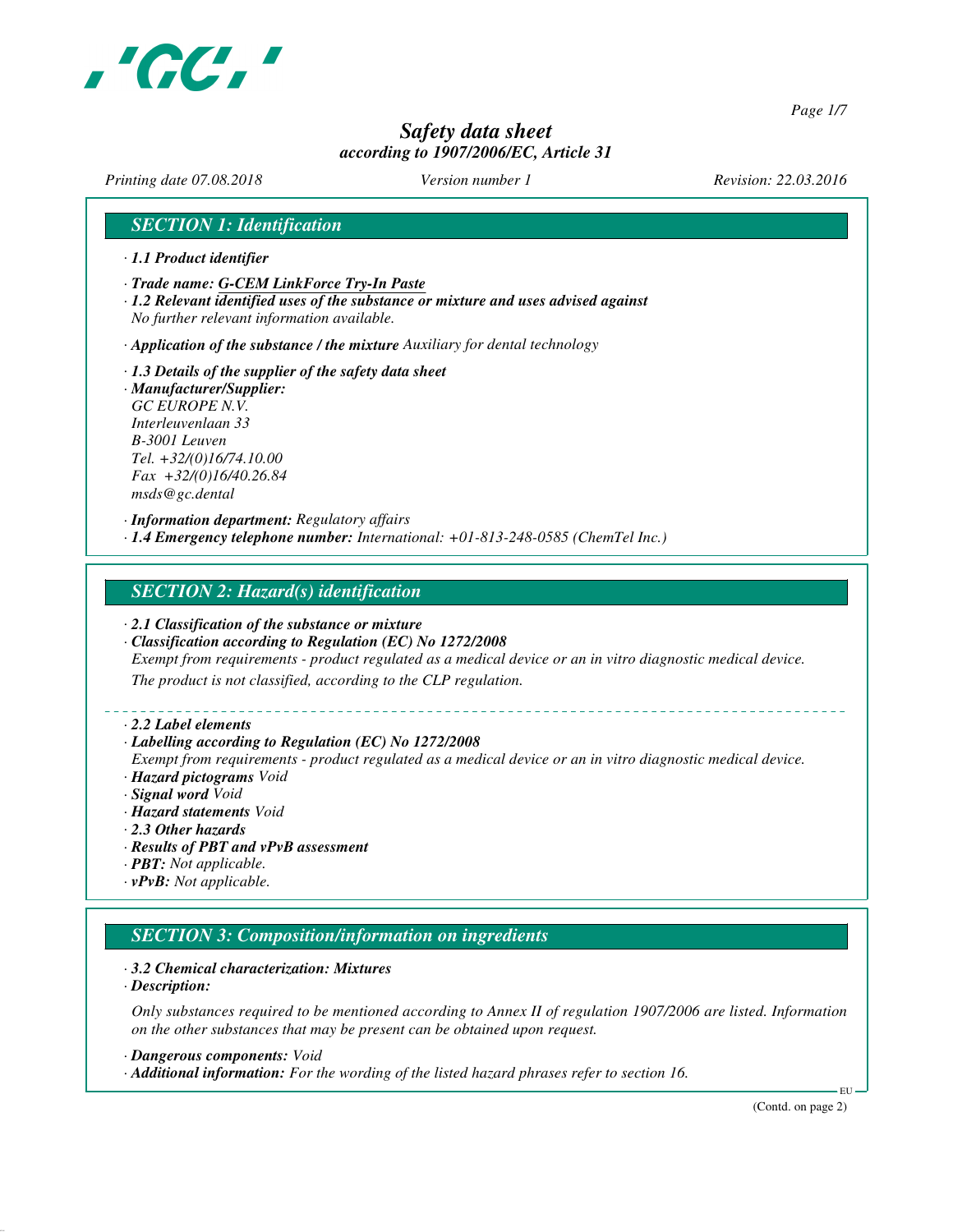*Printing date 07.08.2018 Version number 1 Revision: 22.03.2016*

#### *Trade name: G-CEM LinkForce Try-In Paste*

(Contd. of page 1)

#### *SECTION 4: First-aid measures*

- *· 4.1 Description of first aid measures*
- *· General information:*

*No special measures required.*

- *If symptoms persist consult doctor.*
- *· After inhalation: Take affected persons into fresh air and keep quiet.*
- *· After skin contact: Immediately rinse with water.*
- *· After eye contact:*

*Rinse opened eye for several minutes under running water. If symptoms persist, consult a doctor. · After swallowing:*

*Rinse out mouth and then drink plenty of water.*

*If symptoms persist consult doctor.*

- *· 4.2 Most important symptoms and effects, both acute and delayed No further relevant information available.*
- *· 4.3 Indication of any immediate medical attention and special treatment needed*

*No further relevant information available.*

## *SECTION 5: Fire-fighting measures*

- *· 5.1 Extinguishing media*
- *· Suitable extinguishing agents:*
- *CO2, extinguishing powder or water spray. Fight larger fires with water spray or alcohol resistant foam. Use fire fighting measures that suit the environment.*
- *· For safety reasons unsuitable extinguishing agents: Water with full jet*
- *· 5.2 Special hazards arising from the substance or mixture*
- *Formation of toxic gases is possible during heating or in case of fire.*
- *· 5.3 Advice for firefighters*
- *· Protective equipment: Wear self-contained respiratory protective device.*
- *· Additional information*

*Dispose of fire debris and contaminated fire fighting water in accordance with official regulations.*

## *SECTION 6: Accidental release measures*

- *· 6.1 Personal precautions, protective equipment and emergency procedures Remove persons from danger area. · 6.2 Environmental precautions:*
- *Do not allow product to reach sewage system or any water course. Do not allow to penetrate the ground/soil.*
- *· 6.3 Methods and material for containment and cleaning up: Absorb liquid components with liquid-binding material. Dispose of the collected material according to regulations.*
- *· 6.4 Reference to other sections See Section 7 for information on safe handling. See Section 8 for information on personal protection equipment. See Section 13 for disposal information.*
- *SECTION 7: Handling and storage*

*· 7.1 Precautions for safe handling No special precautions are necessary if used correctly.*

*· Information about protection against explosions and fires: No special measures required.*

(Contd. on page 3)

**EU**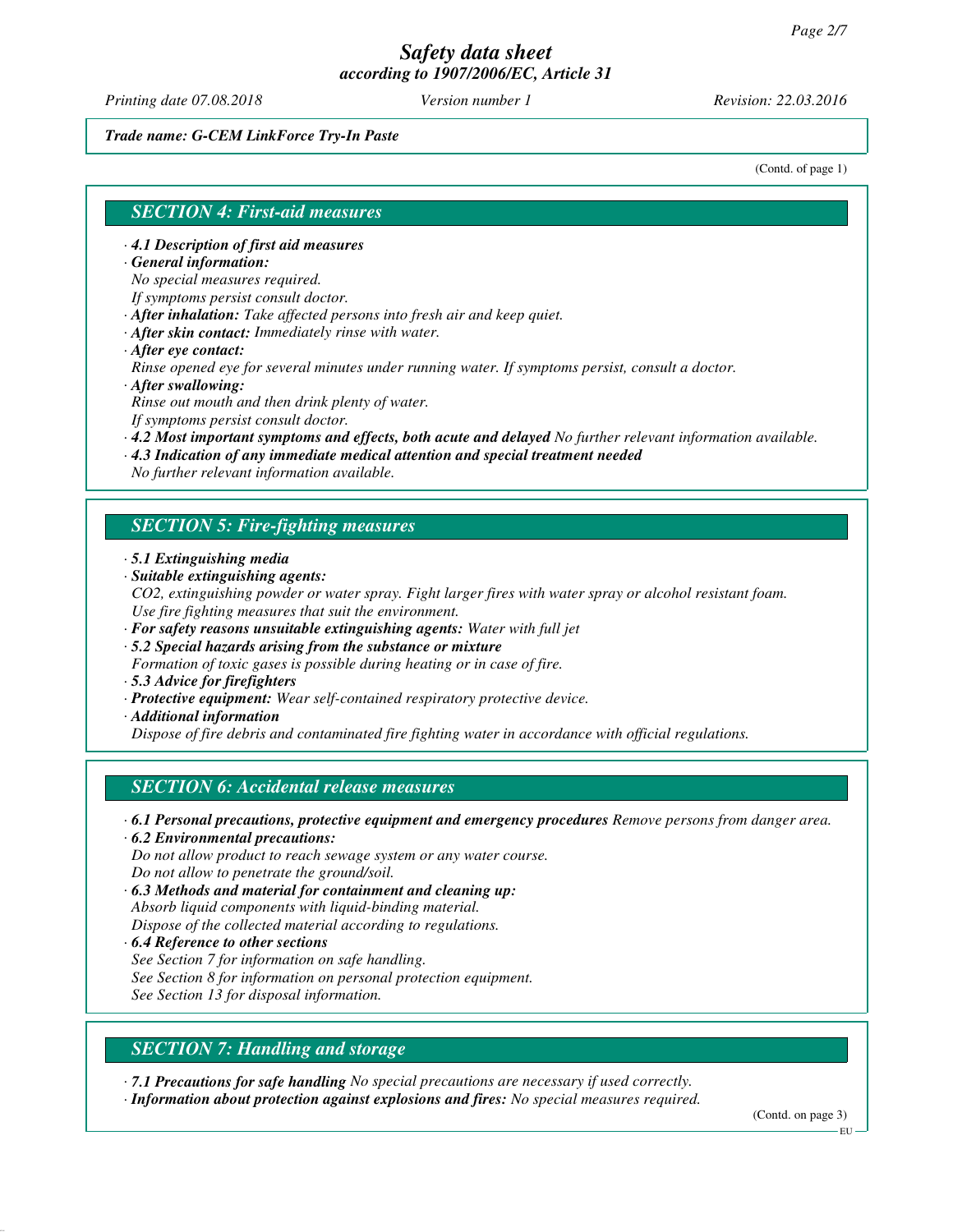*Printing date 07.08.2018 Version number 1 Revision: 22.03.2016*

*Trade name: G-CEM LinkForce Try-In Paste*

(Contd. of page 2)

- *· 7.2 Conditions for safe storage, including any incompatibilities*
- *· Storage:*
- *· Requirements to be met by storerooms and receptacles: Store only in unopened original receptacles.*
- *· Information about storage in one common storage facility: Store away from foodstuffs.*
- *· Further information about storage conditions: None.*
- *· 7.3 Specific end use(s) No further relevant information available.*

#### *SECTION 8: Exposure controls/personal protection*

- *· Additional information about design of technical systems: No further data; see item 7.*
- *· 8.1 Control parameters*
- *· Components with limit values that require monitoring at the workplace:*

*The product does not contain any relevant quantities of materials with critical values that have to be monitored at the workplace.*

- *· Additional information: The lists that were valid during the creation were used as basis.*
- *· 8.2 Exposure controls*
- *· Personal protective equipment:*
- *· General protective and hygienic measures:*
- *The usual precautionary measures for handling chemicals should be followed. Wash hands before breaks and at the end of work.*
- *· Breathing equipment: Suitable respiratory protective device recommended.*
- *· Protection of hands: Protective gloves*
- *· Material of gloves*

*The selection of the suitable gloves does not only depend on the material, but also on further marks of quality and varies from manufacturer to manufacturer. As the product is a preparation of several substances, the resistance of the glove material can not be calculated in advance and has therefore to be checked prior to the application.*

*· Penetration time of glove material*

*The exact break through time has to be found out by the manufacturer of the protective gloves and has to be observed.*

*· Eye protection: Safety glasses*

| .9.1 Information on basic physical and chemical properties<br>· General Information |                 |                       |
|-------------------------------------------------------------------------------------|-----------------|-----------------------|
| $\cdot$ Appearance:                                                                 |                 |                       |
| Form:                                                                               | Pasty           |                       |
| Color:                                                                              | Yellow          |                       |
| $\cdot$ Odor:                                                                       | Alcohol-like    |                       |
| · Odor threshold:                                                                   | Not determined. |                       |
| $\cdot$ pH-value:                                                                   | Not determined. |                       |
| $\cdot$ Change in condition                                                         |                 |                       |
| <b>Melting point/Melting range:</b>                                                 | Undetermined.   |                       |
| <b>Boiling point/Boiling range:</b>                                                 | 290 °C          |                       |
| $\cdot$ Flash point:                                                                | 160 °C          |                       |
| · Flammability (solid, gaseous):                                                    | Not applicable. |                       |
|                                                                                     |                 | (Contd. on page $4$ ) |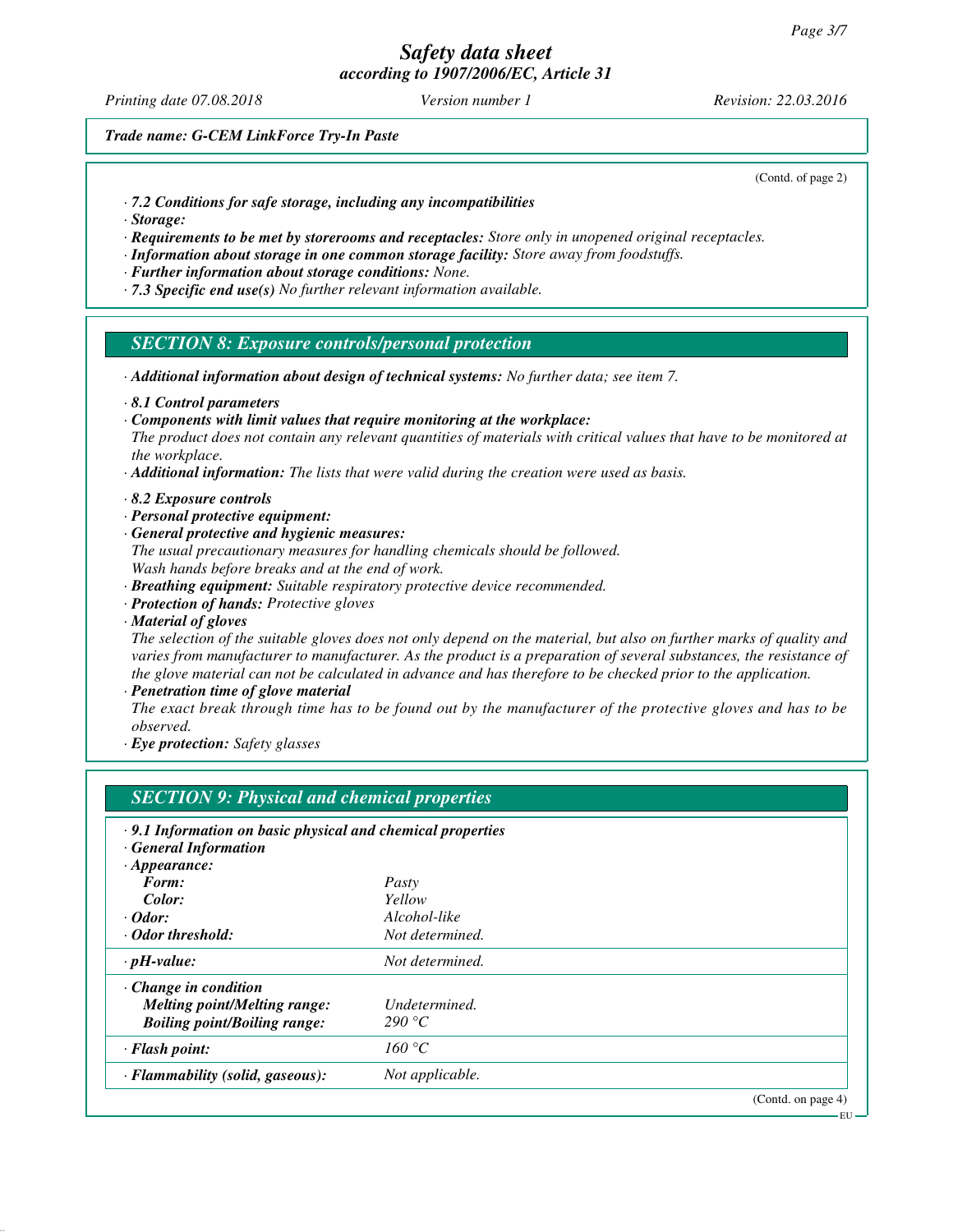*Printing date 07.08.2018 Version number 1 Revision: 22.03.2016*

*Trade name: G-CEM LinkForce Try-In Paste*

|                                                            | (Contd. of page 3)                            |
|------------------------------------------------------------|-----------------------------------------------|
| · Ignition temperature:                                    | Undetermined.                                 |
| $\cdot$ Decomposition temperature:                         | Not determined.                               |
| $\cdot$ Auto igniting:                                     | Product is not selfigniting.                  |
| · Danger of explosion:                                     | Product does not present an explosion hazard. |
| · Explosion limits:                                        |                                               |
| Lower:                                                     | $0.9$ Vol $%$                                 |
| <b>Upper:</b>                                              | $0.0$ Vol $%$                                 |
| · Vapor pressure:                                          | Not determined.                               |
| $\cdot$ Density at 20 $\degree$ C:                         | $1.3$ g/cm <sup>3</sup>                       |
| $\cdot$ Relative density                                   | Not determined.                               |
| · Vapor density                                            | Not determined.                               |
| $\cdot$ Evaporation rate                                   | Not determined.                               |
| · Solubility in / Miscibility with                         |                                               |
| Water:                                                     | Insoluble.                                    |
| · Partition coefficient (n-octanol/water): Not determined. |                                               |
| $\cdot$ Viscosity:                                         |                                               |
| Dynamic:                                                   | Not determined.                               |
| Kinematic:                                                 | Not determined.                               |
| · Solvent content:                                         |                                               |
| <b>Organic solvents:</b>                                   | 88.0%                                         |
| $VOC$ (EC)                                                 | 0.0 g/l                                       |
| $\cdot$ 9.2 Other information                              | No further relevant information available.    |

# *SECTION 10: Stability and reactivity*

*· 10.1 Reactivity No further relevant information available.*

- *· Thermal decomposition / conditions to be avoided: No decomposition if used according to specifications.*
- *· 10.3 Possibility of hazardous reactions No dangerous reactions known.*
- *· 10.4 Conditions to avoid No further relevant information available.*
- *· 10.5 Incompatible materials: No further relevant information available.*
- *· 10.6 Hazardous decomposition products: No dangerous decomposition products known.*

# *SECTION 11: Toxicological information*

*· 11.1 Information on toxicological effects*

- *· Acute toxicity: Based on available data, the classification criteria are not met.*
- *· LD/LC50 values that are relevant for classification: No further relevant information available.*
- *· Primary irritant effect:*
- *· on the skin: Based on available data, the classification criteria are not met.*
- *· on the eye: Based on available data, the classification criteria are not met.*
- *· Sensitization: Based on available data, the classification criteria are not met.*

(Contd. on page 5)

EU

*<sup>·</sup> 10.2 Chemical stability*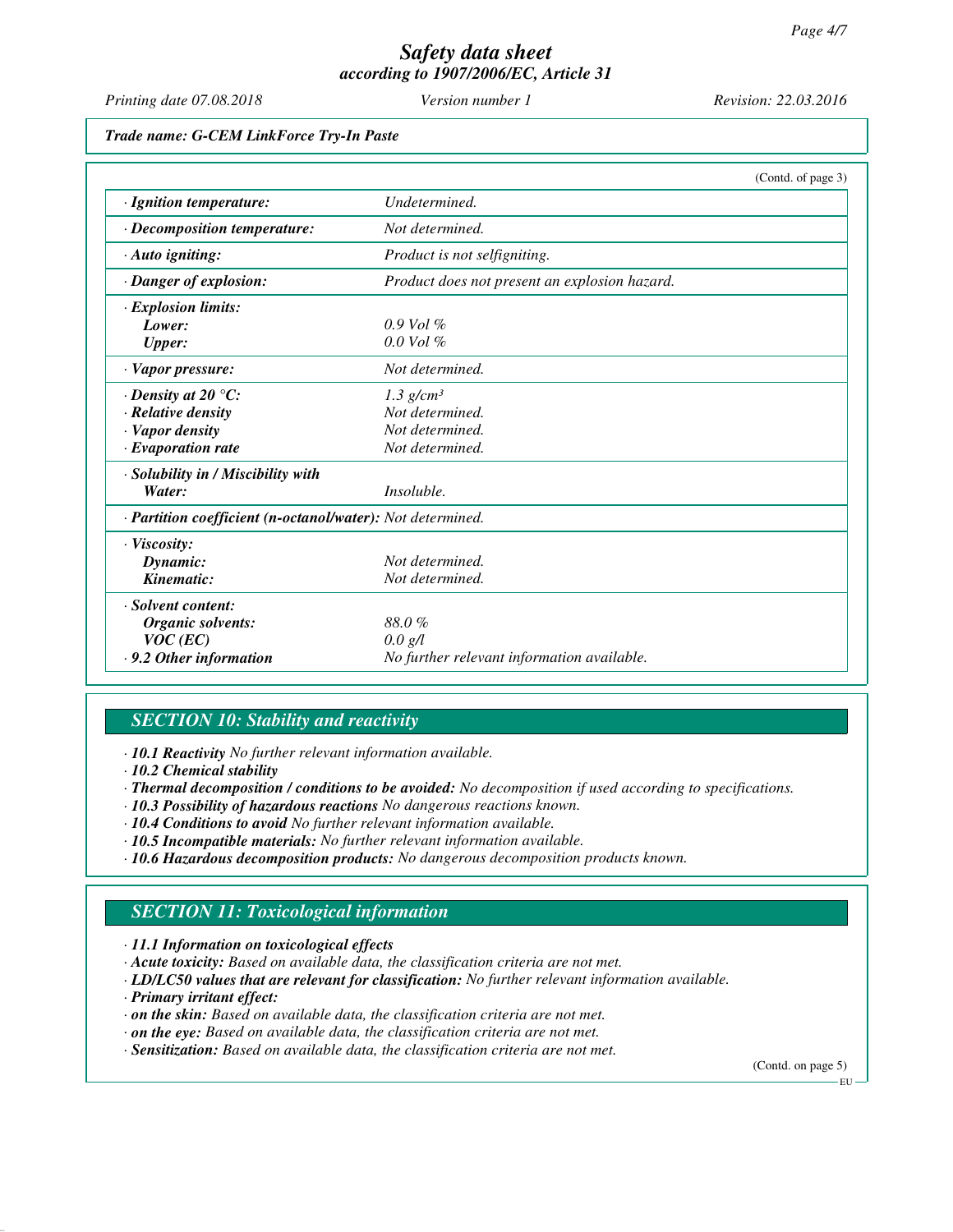*Printing date 07.08.2018 Version number 1 Revision: 22.03.2016*

(Contd. of page 4)

*Trade name: G-CEM LinkForce Try-In Paste*

*· Additional toxicological information:*

*· OSHA-Ca (Occupational Safety & Health Administration)*

*None of the ingredients is listed.*

*· Repeated dose toxicity No further relevant information available.*

*· CMR effects (carcinogenity, mutagenicity and toxicity for reproduction)*

*No further relevant information available.*

*· Germ cell mutagenicity Based on available data, the classification criteria are not met.*

- *· Carcinogenicity Based on available data, the classification criteria are not met.*
- *· Reproductive toxicity Based on available data, the classification criteria are not met.*
- *· STOT-single exposure Based on available data, the classification criteria are not met.*
- *· STOT-repeated exposure Based on available data, the classification criteria are not met.*
- *· Aspiration hazard Based on available data, the classification criteria are not met.*

## *SECTION 12: Ecological information*

#### *· 12.1 Toxicity*

*· Aquatic toxicity: No further relevant information available.*

- *· 12.2 Persistence and degradability No further relevant information available.*
- *· 12.3 Bioaccumulative potential No further relevant information available.*
- *· 12.4 Mobility in soil No further relevant information available.*
- *· Additional ecological information:*
- *· General notes:*
- *Water hazard class 1 (Self-assessment): slightly hazardous for water*

*Do not allow undiluted product or large quantities of it to reach ground water, water course or sewage system.*

- *· 12.5 Results of PBT and vPvB assessment*
- *· PBT: Not applicable.*
- *· vPvB: Not applicable.*
- *· 12.6 Other adverse effects No further relevant information available.*

## *\* SECTION 13: Disposal considerations*

#### *· 13.1 Waste treatment methods*

*· Recommendation:*

*Must not be disposed of together with household garbage. Do not allow product to reach sewage system. Contact waste processors for recycling information.*

*· Recommendation: Disposal must be made according to official regulations.*

# *SECTION 14: Transport information*

*· 14.1 UN-Number*

*· ADR, ADN, IMDG, IATA not regulated*

*· 14.2 UN proper shipping name · ADR, ADN, IMDG, IATA not regulated*

(Contd. on page 6)

EU

*<sup>·</sup> Uncleaned packagings:*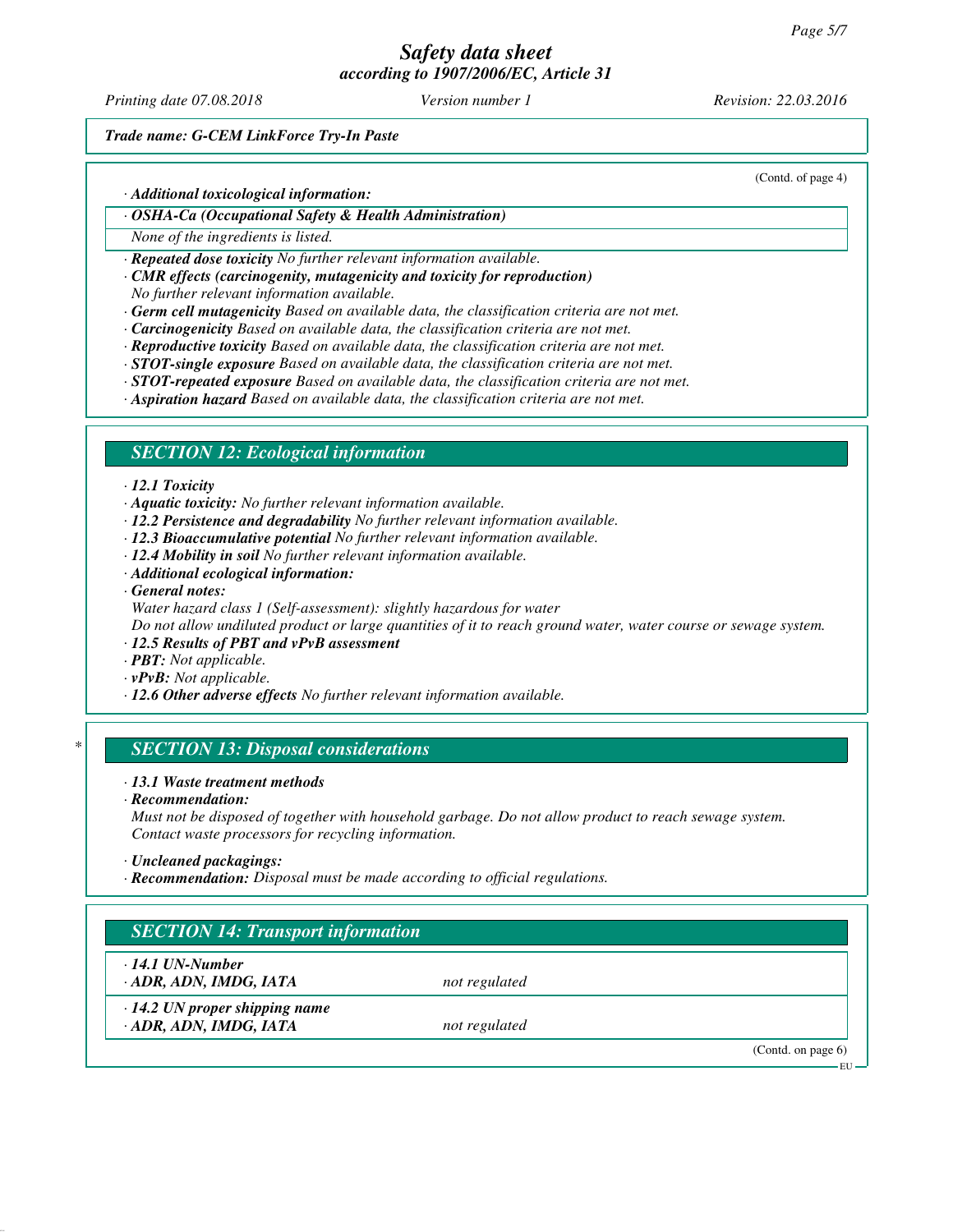*Printing date 07.08.2018 Version number 1 Revision: 22.03.2016*

*Trade name: G-CEM LinkForce Try-In Paste*

|                                                                                                |                 | (Cond. of page 5) |
|------------------------------------------------------------------------------------------------|-----------------|-------------------|
| $\cdot$ 14.3 Transport hazard class(es)                                                        |                 |                   |
| · ADR, ADN, IMDG, IATA<br>· Class                                                              | not regulated   |                   |
| $\cdot$ 14.4 Packing group<br>· ADR, IMDG, IATA                                                | not regulated   |                   |
| · 14.5 Environmental hazards:<br>$\cdot$ Marine pollutant:                                     | No              |                   |
| $\cdot$ 14.6 Special precautions for user                                                      | Not applicable. |                   |
| $\cdot$ 14.7 Transport in bulk according to Annex II of<br><b>MARPOL73/78 and the IBC Code</b> | Not applicable. |                   |
| · UN "Model Regulation":                                                                       | not regulated   |                   |

# *SECTION 15: Regulatory information*

*· 15.1 Safety, health and environmental regulations/legislation specific for the substance or mixture · Sara*

*· Section 355 (extremely hazardous substances):*

*None of the ingredient is listed.*

*· Section 313 (Specific toxic chemical listings):*

*1344-28-1 aluminium oxide*

*· Proposition 65*

*· Chemicals known to cause cancer:*

*13463-67-7 titanium dioxide*

*· Chemicals known to cause reproductive toxicity for females:*

*None of the ingredients is listed.*

*· Chemicals known to cause reproductive toxicity for males:*

*None of the ingredients is listed.*

*· Chemicals known to cause developmental toxicity:*

*None of the ingredients is listed.*

*· Carcinogenic categories*

*· EPA (Environmental Protection Agency)*

*None of the ingredients is listed.*

*· TLV (Threshold Limit Value established by ACGIH)*

*1344-28-1 aluminium oxide A4*

*13463-67-7 titanium dioxide A4 1309-37-1 Iron(III)oxide A4*

*· MAK (German Maximum Workplace Concentration)*

*1344-28-1 aluminium oxide 2* 

*13463-67-7 titanium dioxide 3A*

(Contd. on page 7)

EU